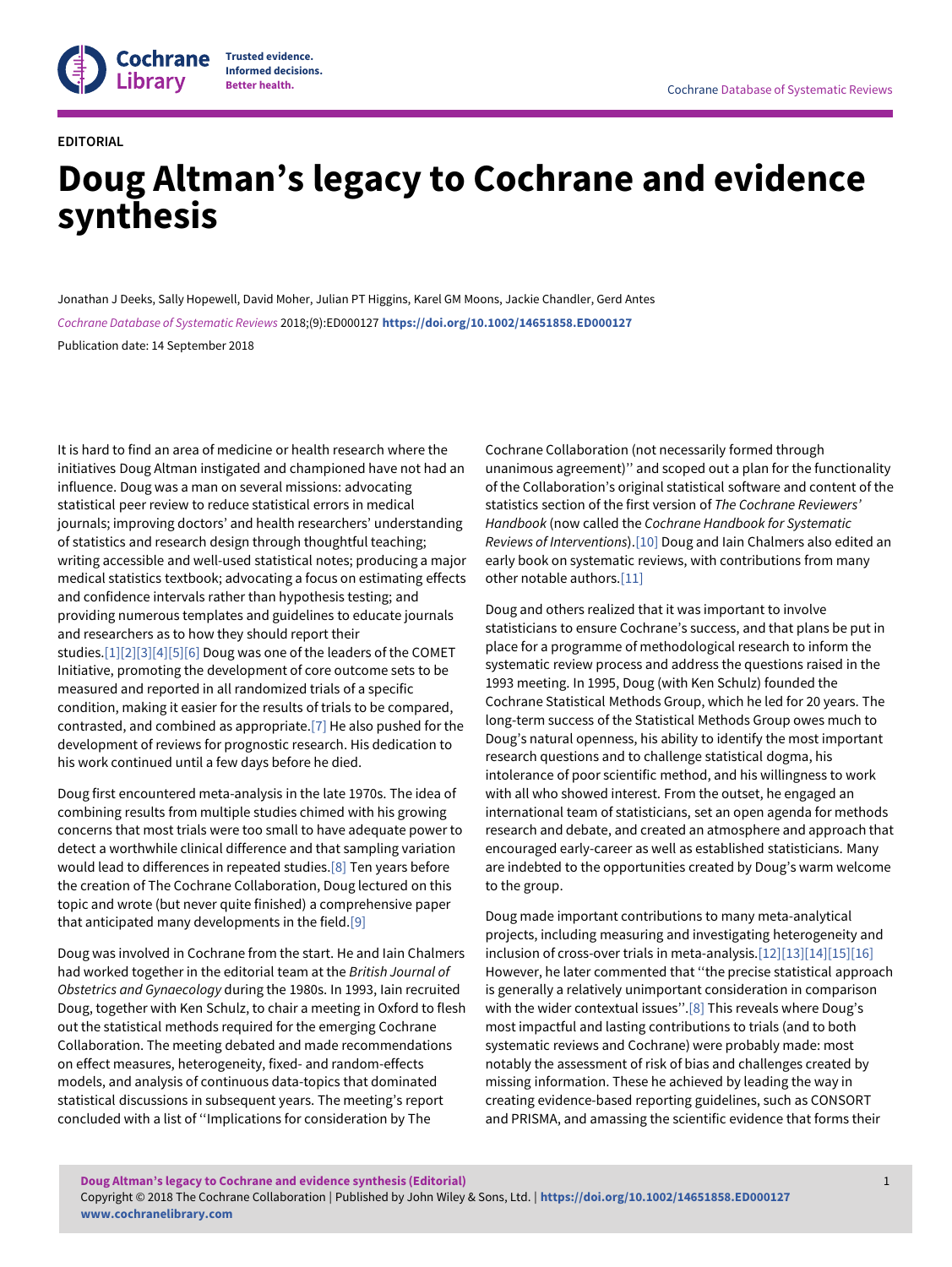

**Informed decisions.**

## empirical basis.[\[17\]\[18\]](#page-4-0)

Initially working with Ken Schulz, but later with many others, Doug championed an approach (later called 'meta-epidemiology') whereby the results of cohorts of trials are re-analysed to learn how features of their design and analysis affect their findings.[\[19\]](#page-4-0) The content of the Cochrane Pregnancy and Childbirth Database and subsequently the Cochrane Database of Systematic Reviews provided rich opportunities to perform such work, exploiting their broad scope and standardized electronic structure. This created a virtuous circle whereby the work of past Cochrane reviewers provided the evidence to improve Cochrane methods, feeding into guidance for future reviewers. The initial findings emphasized the importance of allocation concealment (the source of the term is discussed in one of Doug's very last papers) and other aspects of trial design, which were built into Cochrane's risk of bias assessment.[\[20\]\[21\]](#page-4-0) Further projects investigated publication bias and selective reporting of outcomes, influencing the development of core outcome sets, appreciating the importance of prespecification of outcomes, and encouraging the publication and open availability of trial protocols.[\[22\]\[23\]\[24\]\[25\]](#page-4-0)

Of course, reporting guidelines also benefit systematic reviewers, as they ensure that future trials report study details and results in ways that facilitate their easier inclusion in systematic reviews and metaanalyses. More importantly, reporting guidelines teach researchers not only how to report research, but also the requirements and rationale for good study design, execution, and analysis.

In 1994, Doug memorably wrote: ''We need less research, better research, and research done for the right reasons''.[\[26\]](#page-4-0) This quote comes from his article 'The scandal of poor medical research', which was often referenced in the week following his death and was downloaded 34,000 times on the day he died. Doug worked on reporting guidelines before the publication of the CONSORT Statement, first published in 1996 and updated in 2001 and 2010[.\[27\]\[28\]\[29\]](#page-4-0) CONSORT has been translated into 13 languages, and there are extensions for reporting of different types of trial designs, interventions, and outcome data. The first version of CONSORT received Doug's typical laser-focused peer review: he recommended an accompanying instructive document to facilitate the dissemination and uptake of the guideline. So, Doug led the extensive development of the 2001 CONSORT explanation and elaboration article (CONSORT E&E).[\[30\]](#page-4-0) The main CONSORT paper, cited more than 15,000 times, is ranked among the most highly cited scientific contributions of all time, and hundreds of biomedical journals endorse CONSORT.

Doug was inspirational and influential in the development of another Methods Group in Cochrane: The Reporting Bias Methods Group (now the Bias Methods Group), leading the group for more than 20 years. The QUOROM Statement[,\[31\]](#page-4-0) an early guidance for reporting meta-analysis of randomized trials, was further advanced when Doug joined the executive group of the PRISMA initiative (Preferred Reporting Items of Systematic reviews and Meta-Analyses), along with another Cochrane giant, the late Alessandro

Liberati. The PRISMA Statement was published in 2009, and Alessandro used Doug's CONSORT E&E template to develop the PRISMA E&E[.\[32\]\[33\]](#page-4-0) Doug's strong leadership in advocating reporting guidelines to improve the quality of published research culminated in 2006, when he founded the EQUATOR Network, the first global organization dedicated to improving health research and reporting practices.[\[34\]](#page-4-0) Doug was also instrumental in helping to develop one of the early EQUATOR products: the first guidance on how to develop reporting guidelines[.\[35\]](#page-4-0)

Over the last 30 years, Doug was also instrumental in improving prognosis research, for both primary and meta prognosis studies. As with all Doug's interests, this passion began early in his career. In the 1980s he was involved in various applied studies of prognostic factors and prognostic models in patients with liver disease and cancer. In 1994 he wrote with Richard Simon the seminal paper 'Statistical aspects of prognostic factor studies in oncology', which addressed more than statistics.<sup>[\[36\]](#page-4-0)</sup> It provided suggestions to improve the validity and accurateness of the design, conduct, analysis, and reporting of primary prognosis research, and addressed the importance of meta-analysis of prognostic studies. Subsequent decades saw many more guidance papers,[\[37\]\[38\]\[39\]\[40\]\[41\]\[42\]](#page-4-0) followed by a series of articles on the design, conduct, and analysis of prognostic model research, the PROGRESS series on the four types of prognosis research, and more recently the plea for transparency in prognosis research and the TRIPOD reporting guideline[.\[43\]\[44\]\[45\]\[46\]](#page-4-0)

In 2001 Doug remarked: ''Systematic reviews are applicable to all types of research design, and prognostic studies are an important additional area where appropriate systematic review methodology should be applied''.[\[47\]](#page-4-0) Furthermore, he noted, ''meta-analysis of prognostic studies using individual data from patients may overcome many of the difficulties [of reviews based on aggregate data only]''. This notion needs to become common practice, certainly in the current era of open science and data sharing[.\[45\]](#page-4-0) This vision for systematic reviews of prognosis studies led to yet another Cochrane Methods Group, for methods of prognosis research[.\[48\]](#page-4-0) Again, Doug was inspirational in setting up and actively contributing to this group. Its convenors will continue to work with his ideas to enhance the design, conduct, and reporting of reviews of prognosis studies, and the Group is currently engaged in the implementation of Cochrane Reviews of prognosis.

Doug often brought discussions back to a focus on the needs of patients, and his career was ultimately driven by the tenet that bad research is not good for patients. The developments described here only mattered because they led to better research that better informed the care of patients. Doug never hesitated to call out poor research, publication practices, conflicts of interest and the perverse incentives of academia, where he judged that they compromised the evidence needs of patients. His guidance papers and lectures stimulated numerous PhD theses, research projects, fellowship applications, and indeed entire careers. Among the many tributes to Doug, one aspect not highlighted is his love of acronyms (''You can't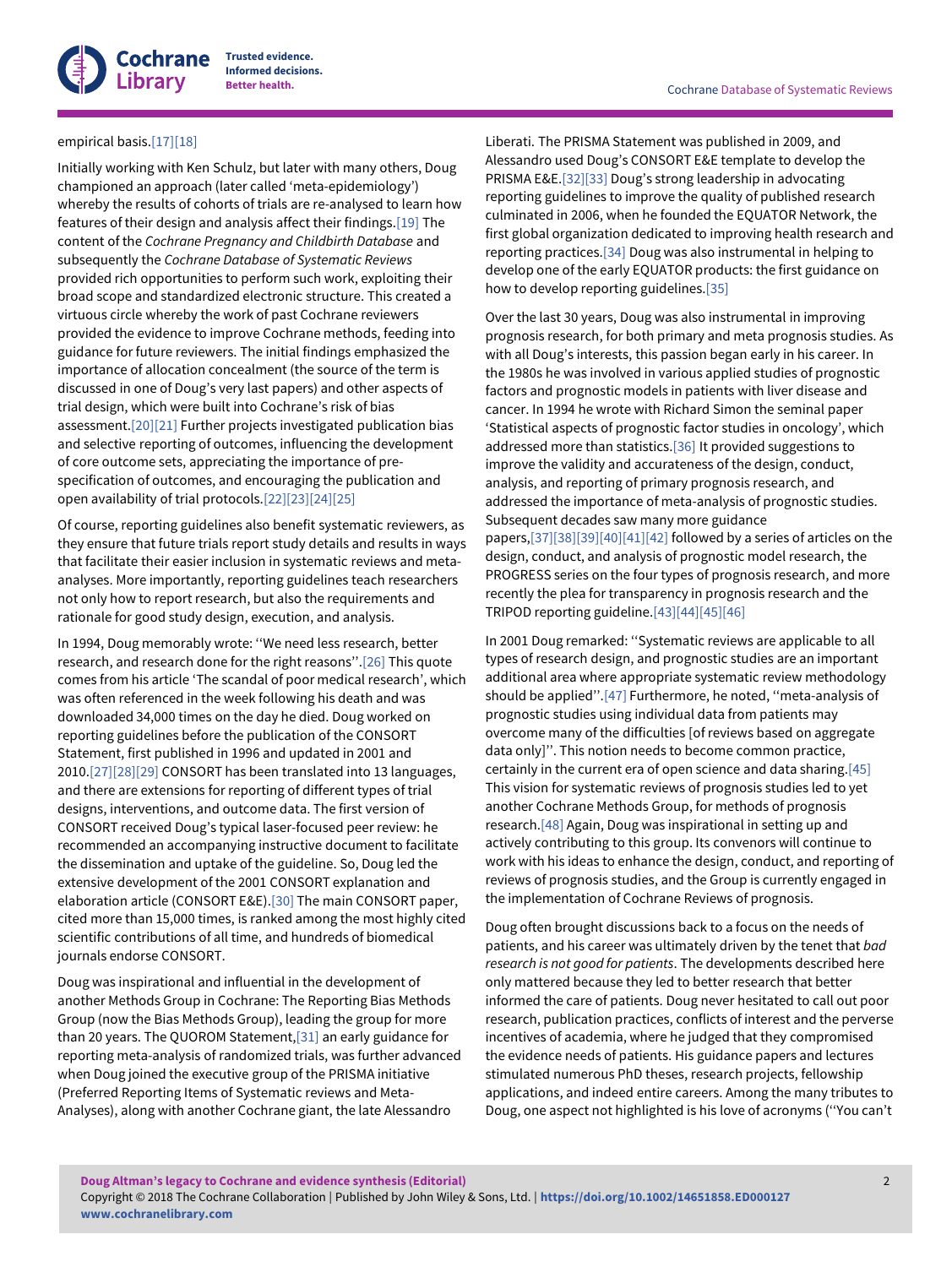

**Trusted evidence. Informed decisions.**

do good research without a good research acronym''), and he spent many happy hours creating acronyms for reporting guidelines (STROBE, TRIPOD, SPIRIT, and STARD, to name but a few). Doug was too modest, too aware that he was only one player in a team, and probably also too much of a biostatistician, ever to correlate improvements in research with his efforts or to claim personal achievements. We have less hesitation in doing this. Doug, we have no doubt that you have left the world a better place for patients.

Finally, we say farewell to Doug Altman, who will live in the thoughts, hearts, and output of many, and whose legacy will continue to inspire generations of researchers. He will be deeply missed by us all.

#### **Author information**

Jonathan J Deeks $^1$ , Sally Hopewell $^2$ , David Moher $^3$ , Julian PT Higgins $^4$ , Karel GM Moons $^5$ , Jackie Chandler $^6$ , Gerd Antes $^{7,\,8}$ 

 $^1$ Institute of Applied Health Research, University of Birmingham, UK.  $^2$ Oxford Clinical Trials Research Unit, University of Oxford, UK. <sup>3</sup>Ottawa Hospital Research Institute, University of Ottawa, Canada. <sup>4</sup>Population Health Sciences, Bristol Medical School, University of Bristol, UK. <sup>5</sup> Julius Center for Health Sciences and Primary Care and Cochrane Netherlands, UMC Utrecht, Utrecht University, The Netherlands. <sup>6</sup>Editorial & Methods Department, Cochrane, London, UK. <sup>7</sup> Institute for Evidence in Medicine (for Cochrane Germany Foundation), Albert-Ludwigs-University, Freiburg i.B., Germany. <sup>8</sup>Cochrane Germany Foundation, Freiburg i.B., Germany

#### **Declarations of interest**

The authors have completed the [ICMJE form for disclosure of potential](http://www.icmje.org/conflicts-of-interest) [conflicts of interest](http://www.icmje.org/conflicts-of-interest) (forms available on request). The authors have nothing to disclose.

#### **Provenance and peer review**

This editorial was commissioned and was not externally peer reviewed.

### **References**

1. Altman DG. Statistics and ethics in medical research. VIII: Improving the quality of statistics in medical journals. British Medical Journal 1981;282:44. <https://doi.org/10.1136/bmj.282.6257.44>

2. Altman DG, Bland JM. Improving doctors understanding of statistics. Journal of the Royal Statistical Society. Series A (Statistics in Society) 1991;154: 223-67. <https://doi.org/10.2307/2983040>

3. Bland JM, Altman DG. Statistics notes: correlation, regression, and repeated data. British Medical Journal 1994;308(6933):896. [https://doi.org/](https://doi.org/10.1136/bmj.308.6933.896) [10.1136/bmj.308.6933.896](https://doi.org/10.1136/bmj.308.6933.896)

4. Altman DG. Practical Statistics for Medical Research. London (UK): Chapman & Hall, 1991.

5. Gardner MJ, Altman DG. Confidence intervals rather than P values: estimation rather than hypothesis testing. British Medical Journal 1986;292: 746. <https://doi.org/10.1136/bmj.292.6522.746>

6. Altman DG, Simera I, Hoey J, Moher D, Schutz K. EQUATOR: reporting guidelines for health research. Lancet 2008;371(9619):1149-50. [https://](https://doi.org/10.1016/S0140-6736%2808%2960505-X) [doi.org/10.1016/S0140-6736\(08\)60505-X](https://doi.org/10.1016/S0140-6736%2808%2960505-X)

7. Williamson PR, Altman DG, Blazeby JM, Clarke M, Devane D, Gargon E, et al. Developing core outcome sets for clinical trials: issues to consider. Trials 2012;13:132. <https://doi.org/10.1186/1745-6215-13-132>

8. Altman DG. Some reflections on the evolution of meta-analysis. Research Synthesis Methods 2015;6(3):265-7. <https://doi.org/10.1002/jrsm.1156>

9. Altman DG. Evaluating a series of clinical trials of the same treatment. Unpublished paper (1981). Available at [www.jameslindlibrary.org/altman](http://www.jameslindlibrary.org/altman-dg-1981)[dg-1981](http://www.jameslindlibrary.org/altman-dg-1981)

10. McKenzie JE, Salanti G, Lewis SC, Altman DG. Meta-analysis and The Cochrane Collaboration: 20 years of the Cochrane Statistical Methods Group. Systematic Reviews 2013;2:80. Electronic supplementary material: Oxford 1993 Workshop Report <https://doi.org/10.1186/2046-4053-2-80>

11. Chalmers I, Altman DG. Systematic Reviews. London (UK): BMJ Publishing, 1995.

12. Higgins JPT, Thompson SG, Deeks JJ, Altman DG. Measuring inconsistency in meta-analyses. BMJ 2003;327:557. [https://doi.org/10.1136/](https://doi.org/10.1136/bmj.327.7414.557) [bmj.327.7414.557](https://doi.org/10.1136/bmj.327.7414.557)

13. Sharp SJ, Thompson SG, Altman DG. The relation between treatment benefit and underlying risk in meta-analysis. BMJ 1996;313:735. [https://](https://doi.org/10.1136/bmj.313.7059.735) [doi.org/10.1136/bmj.313.7059.735](https://doi.org/10.1136/bmj.313.7059.735)

14. Curtin F, Altman DG, Elbourne D. Meta-analysis combining parallel and cross-over clinical trials. I: Continuous outcomes. Statistics in Medicine 2002; 21:2131-44. <https://doi.org/10.1002/sim.1205>

15. Curtin F, Elbourne D, Altman DG. Meta-analysis combining parallel and cross-over clinical trials. II: Binary outcomes. Statistics in Medicine 2002;21: 2145-59. <https://doi.org/10.1002/sim.1206>

16. Curtin F, Elbourne D, Altman DG. Meta-analysis combining parallel and cross-over clinical trials. III: The issue of carry-over. Statistics in Medicine 2002;21:2161-73. <https://doi.org/10.1002/sim.1207>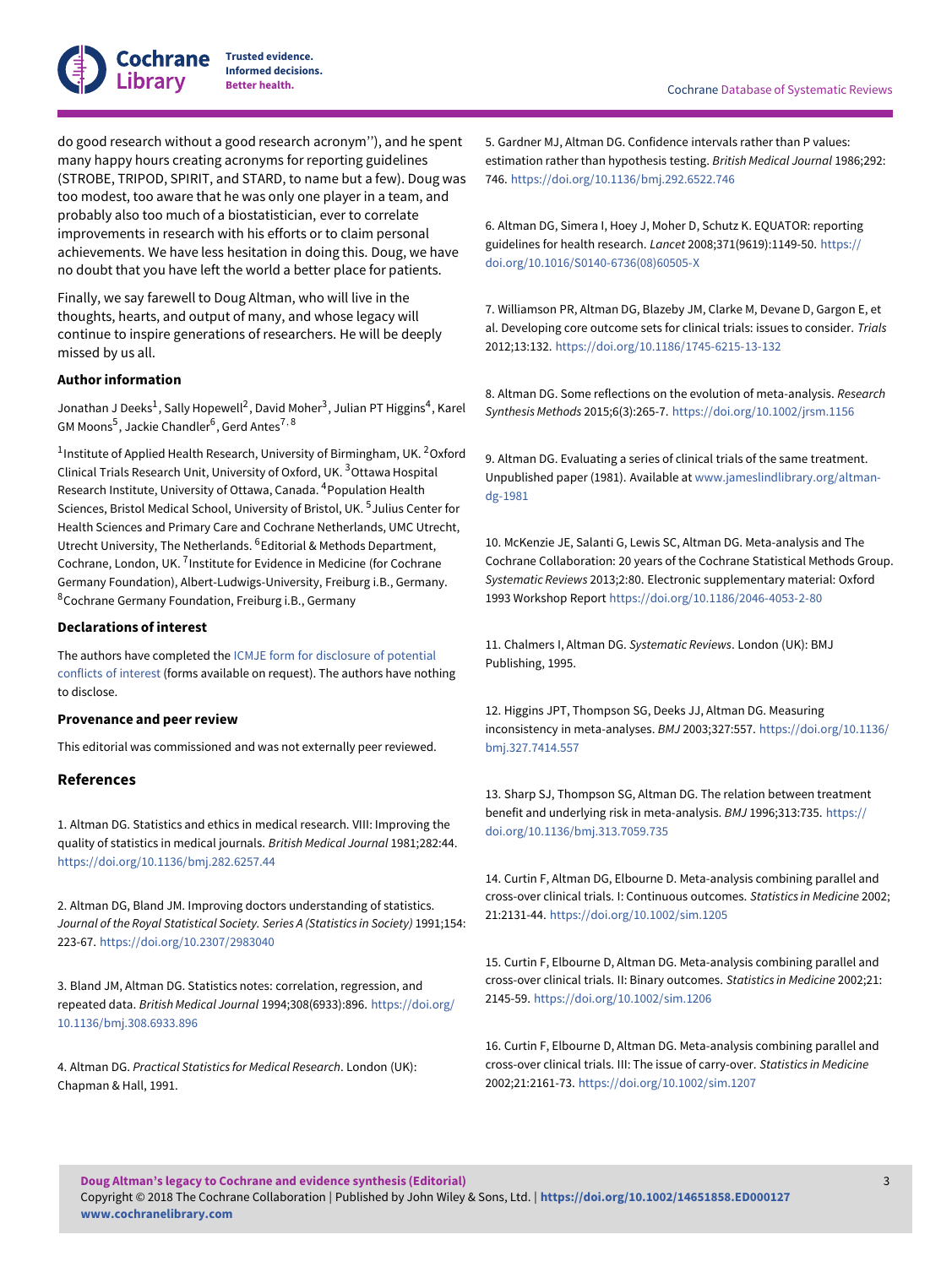

**Informed decisions.**

17. Altman DG. Better reporting of randomised controlled trials: the CONSORT statement. BMJ 1996;313:570. [https://doi.org/10.1136/](https://doi.org/10.1136/bmj.313.7057.570) [bmj.313.7057.570](https://doi.org/10.1136/bmj.313.7057.570)

18. Moher D, Liberati A, Tetzlaff J, Altman DG, PRISMA Group. Preferred reporting items for systematic reviews and meta-analyses: the PRISMA statement. Annals of Internal Medicine 2009;151(4):264-9. [https://doi.org/](https://doi.org/10.7326/0003-4819-151-4-200908180-00135) [10.7326/0003-4819-151-4-200908180-00135](https://doi.org/10.7326/0003-4819-151-4-200908180-00135)

19. Naylor CD. Meta-analysis and the meta-epidemiology of clinical research. BMJ 1997;315:617. <https://doi.org/10.1136/bmj.315.7109.617>

20. Schulz KF, Chalmers I, Altman DG, Grimes DA, Moher D, Hayes RJ. 'Allocation concealment': the evolution and adoption of a methodological term. Journal of the Royal Society of Medicine 2018;111(6):216-24. [https://](https://doi.org/10.1177/0141076818776604) [doi.org/10.1177/0141076818776604](https://doi.org/10.1177/0141076818776604)

21. Higgins JPT, Altman DG, Gøtzsche PC, Jüni P, Moher D, Oxman AD, et al. The Cochrane Collaboration's tool for assessing risk of bias in randomised trials. BMJ 2011;343:d5928. <https://doi.org/10.1136/bmj.d5928>

22. Chan AW, Hróbjartsson A, Haahr MT, Gøtzsche PC, Altman DG. Empirical evidence for selective reporting of outcomes in randomized trials: comparison of protocols to published articles. JAMA 2004;291(20):2457-65. <https://10.1001/jama.291.20.2457>

23. Dwan K, Altman DG, Arnaiz JA, Bloom J, Chan AW, Cronin E, et al. Systematic review of the empirical evidence of study publication bias and outcome reporting bias. PLOS One 2008;3(8):e3081. [https://doi.org/10.1371/](https://doi.org/10.1371/journal.pone.0003081) [journal.pone.0003081](https://doi.org/10.1371/journal.pone.0003081)

24. Kirkham JJ, Dwan KM, Altman DG, Gamble C, Dodd S, Smyth R, et al. The impact of outcome reporting bias in randomised controlled trials on a cohort of systematic reviews. BMJ 2010;340:c365. <https://doi.org/10.1136/bmj.c365>

25. Dwan K, Altman DG, Cresswell L, Blundell M, Gamble CL, Williamson PR. Comparison of protocols and registry entries to published reports for randomised controlled trials. Cochrane Database of Systematic Reviews 2011;(1):MR000031. <https://doi.org/10.1002/14651858.MR000031.pub2>

26. Altman DG. The scandal of poor medical research. BMJ 1994;308:283. <https://doi.org/10.1136/bmj.308.6924.283>

27. Begg C, Cho M, Eastwood S, Horton R, Moher D, Olkin I, et al. Improving the quality of reporting of randomized controlled trials: the CONSORT statement. JAMA 1996;276(8):637-9. [https://doi.org/10.1001/](https://doi.org/10.1001/jama.1996.03540080059030) [jama.1996.03540080059030](https://doi.org/10.1001/jama.1996.03540080059030)

28. Moher D, Schulz KF, Altman DG. The CONSORT statement: revised recommendations for improving the quality of reports of parallel-group randomised trials. Lancet 2001;357(9263):1191-4. [https://doi.org/10.1016/](https://doi.org/10.1016/S0140-6736%2800%2904337-3) [S0140-6736\(00\)04337-3](https://doi.org/10.1016/S0140-6736%2800%2904337-3)

29. Schulz KF, Altman DG, Moher D. CONSORT 2010 Statement: updated guidelines for reporting parallel group randomized trials. BMJ 2010;340: c869. <https://doi.org/10.1136/bmj.c332>

30. Altman DG, Schulz KF, Moher D, Egger M, Davidoff F, Elbourne D, et al. The revised CONSORT statement for reporting randomized trials: explanation and elaboration. Annals of Internal Medicine 2001;134(8):663-94. <https:/doi.org/10.7326/0003-4819-134-8-200104170-00012>

31. Moher D, Cook DJ, Eastwood S, Olkin I, Rennie D, Stroup DF. Improving the quality of reports of meta-analyses of randomised controlled trials: the QUOROM statement. Lancet 1999;354(9193):1896-900. [https://doi.org/](https://doi.org/10.1016/S0140-6736%2899%2904149-5) [10.1016/S0140-6736\(99\)04149-5](https://doi.org/10.1016/S0140-6736%2899%2904149-5)

32. Moher D, Liberati A, Tetzlaff J, Altman DG, PRISMA Group. Preferred reporting items for systematic reviews and meta-analyses: the PRISMA statement. PLOS Medicine 2009;6(7):e1000097. [https://doi.org/10.1371/](https://doi.org/10.1371/journal.pmed.1000097) [journal.pmed.1000097](https://doi.org/10.1371/journal.pmed.1000097)

33. Liberati A, Altman DG, Tetzlaff J, Mulrow C, Gøtzsche PC, Ioannidis JP, et al. The PRISMA statement for reporting systematic reviews and metaanalyses of studies that evaluate health care interventions: explanation and elaboration. Annals of Internal Medicine 2009;151(4):W65-94. [https://doi.org/](https://doi.org/10.7326/0003-4819-151-4-200908180-00136) [10.7326/0003-4819-151-4-200908180-00136](https://doi.org/10.7326/0003-4819-151-4-200908180-00136)

34. Altman DG, Simera I, Hoey J, Moher D, Schulz K. EQUATOR: reporting guidelines for health research. Lancet 2008;371(9619):1149-50. [https://](https://doi.org/10.1016/S0140-6736%2808%2960505-X) [doi.org/10.1016/S0140-6736\(08\)60505-X](https://doi.org/10.1016/S0140-6736%2808%2960505-X)

35. Moher D, Schulz KF, Simera I, Altman DG. Guidance for developers of health research reporting guidelines. PLOS Medicine 2010;7(2):e1000217. <https://doi.org/10.1371/journal.pmed.1000217>

36. Simon R, Altman DG. Statistical aspects of prognostic factor studies in oncology. British Journal of Cancer 1994;69(6):979-85. [https://](https://www.ncbi.nlm.nih.gov/pmc/articles/PMC1969431) [www.ncbi.nlm.nih.gov/pmc/articles/PMC1969431](https://www.ncbi.nlm.nih.gov/pmc/articles/PMC1969431)

37. Altman DG, Lausen B, Sauerbrei W, Schumacher M. Dangers of using "optimal" cutpoints in the evaluation of prognostic factors. Journal of the National Cancer Institute 1994;86(11):829-35. [https://doi.org/10.1093/jnci/](https://doi.org/10.1093/jnci/86.11.829) [86.11.829](https://doi.org/10.1093/jnci/86.11.829)

38. Altman DG, Lyman GH. Methodological challenges in the evaluation of prognostic factors in breast cancer. Breast Cancer Research and Treatment 1998;52(1-3):289-303. <https://doi.org/10.1023/A:1006193704132>